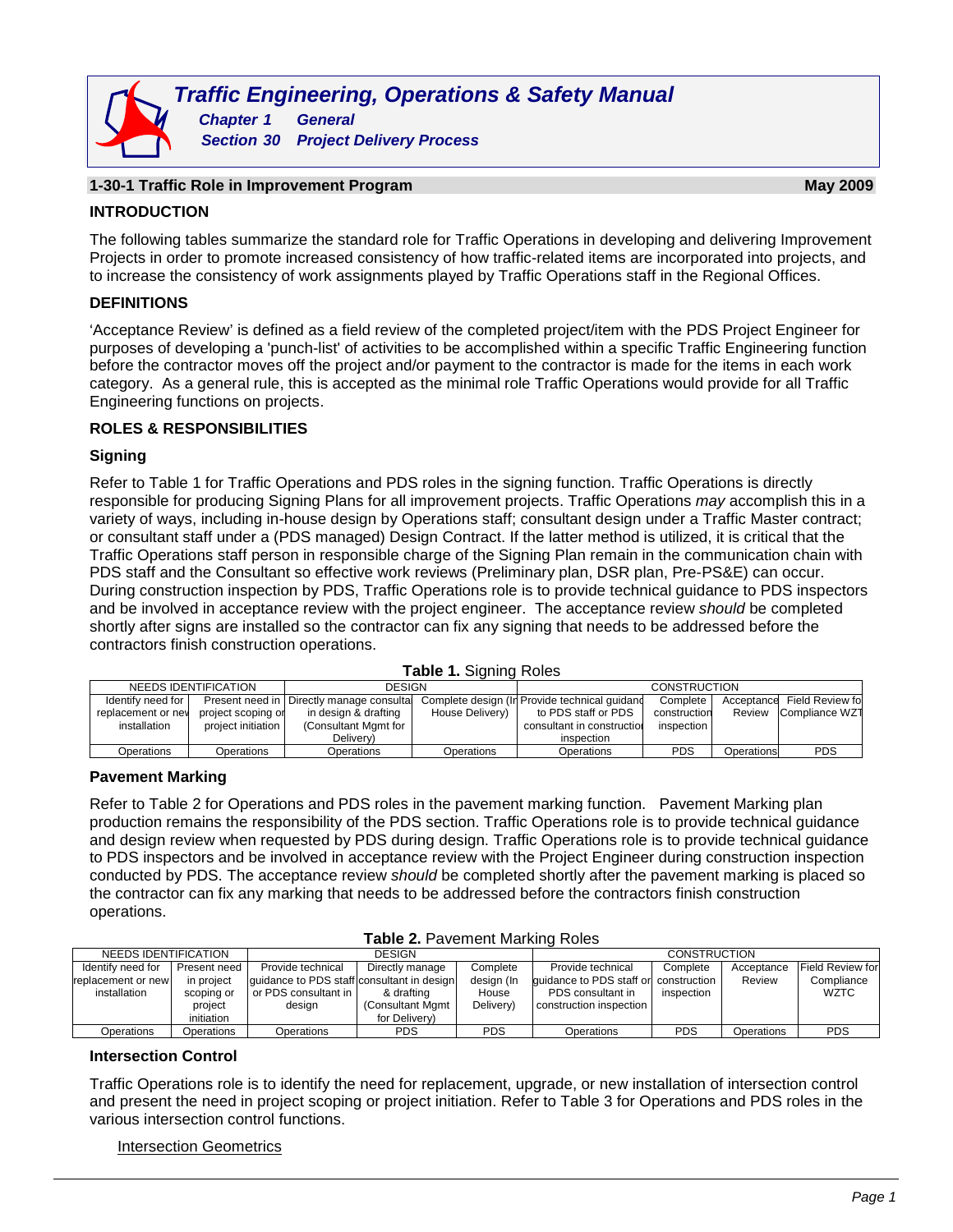Traffic Operations role is to provide technical guidance on geometric and operational issues as necessary dependent upon skill levels of staff involved on projects during the design by PDS.

### Traffic Signal/Electrical Plans

Traffic Operations staff is directly responsible for producing Signal/Electrical Plans (separate from geometrics). Traffic Operations *may* do this in a variety of ways including: via in-house staff; via a Traffic Master Contract; or via the Design Contract used for the project. If the latter method is used, it is critical that the Traffic Operations staff person in responsible charge of the Signal/Electrical Signing Plan remain in the communication chain with PDS staff and the Consultant so effective work reviews (Preliminary plan, DSR plan, Pre-PS&E) can occur.

Traffic Operations electrical staff are to serve as first-line inspectors on signal installations, and are involved in acceptance review with the Project Engineer during construction inspection. The PDS Project Engineer is the lead on contract administrative duties. Operations staff and the PDS Project staff agree prior to construction on proper level of inspection for electrical installations.

#### Roundabout Geometrics & Operations Analysis

Regional Traffic Operations staff *should* provide technical guidance to PDS staff or PDS consultant staff by completing needs analyses for alternative intersection control during the project initiation process, by analyzing intersection crash data, and comparing and evaluating the alternatives relative to intersection control guidelines and warrants. Traffic Operations staff *should* also estimate size and placement of roundabouts using traffic flow worksheets, geometric parameters, and/or Rodel software. Once the geometrics are determined, the Operations section *may* determine operational and maintenance costs, impacts on access, pedestrian and bicycle movements.

PDS roe is to prepare cost estimates of intersection control alternatives and will work with TSS to incorporate right-of-way and utility costs. PDS will develop the roundabout geometrics and detailed design and will determine the impacts of the design. Traffic Operations and PDS staff will jointly perform technical outreach and support public information/awareness for projects.

|                         |                            | <b>DESIGN</b>                 |                 | <b>CONSTRUCTION</b> |            |                         |  |
|-------------------------|----------------------------|-------------------------------|-----------------|---------------------|------------|-------------------------|--|
|                         | Provide technical guidance | Directly manage consultant in | Complete design | Complete            | Acceptance | <b>Field Review for</b> |  |
|                         | to PDS staff or PDS        | design & drafting (Consultant | (In House       | construction        | Review     | Compliance              |  |
|                         | consultant in design       | Mamt for Delivery)            | Delivery)       | inspection          |            | <b>WZTC</b>             |  |
| Intersection            | Operations                 | <b>PDS</b>                    | <b>PDS</b>      | <b>PDS</b>          | <b>PDS</b> | <b>PDS</b>              |  |
| Geometrics              |                            |                               |                 |                     |            |                         |  |
| Traffic Signal/         |                            | Operations                    | Operations      | Operations          | Operations | <b>PDS</b>              |  |
| <b>Electrical Plans</b> |                            |                               |                 |                     |            |                         |  |
| Roundabout              |                            | <b>PDS</b>                    | <b>PDS</b>      | <b>PDS</b>          | <b>PDS</b> | <b>PDS</b>              |  |
| Geometrics              | Operations                 |                               |                 |                     |            |                         |  |
| Roundabout              |                            |                               |                 |                     |            |                         |  |
| Operations              | Operations                 | <b>PDS</b>                    | <b>PDS</b>      |                     |            |                         |  |
| Analysis                |                            |                               |                 |                     |            |                         |  |

#### **Table 3.** Intersection Control Roles

#### **Intelligent Transportation Systems**

Intelligent Transportation Systems (ITS) includes items such as CCTV (closed circuit television) cameras, ramp meters, detector stations, count stations, permanent message boards, etc.

Refer to Table 4 for Operations and PDS roles in the ITS functional area. Traffic Operations staff is directly responsible for producing ITS Component Plans. Traffic Operations *may* do this in a variety of ways including: via in-house staff; via a Traffic Master Contract; or via the Design Contract used for the project. If the latter method is used, it is critical that the Traffic Operations staff person in responsible charge of the ITS Component Plan remain in the communication chain with PDS staff and the Consultant so effective work reviews (Preliminary plan, DSR plan, Pre-PS&E) can occur.

Traffic Operations/electrical staff are first-line inspectors on ITS construction installations, plus they are involved in acceptance review with Project Engineer.

#### NEEDS IDENTIFICATION | DESIGN | DESIGN | CONSTRUCTION Identify need for replacement or project scoping or new installation Present need in project initiation Directly manage consultant in design & drafting (Consultant Mgmt for Delivery) **Complete** design (In House Delivery) **Complete** construction inspection Acceptance Review Field Review for **Compliance WZTC** Operations Operations Operations Operations Operations Operations PDS

#### **Table 4.** ITS Roles